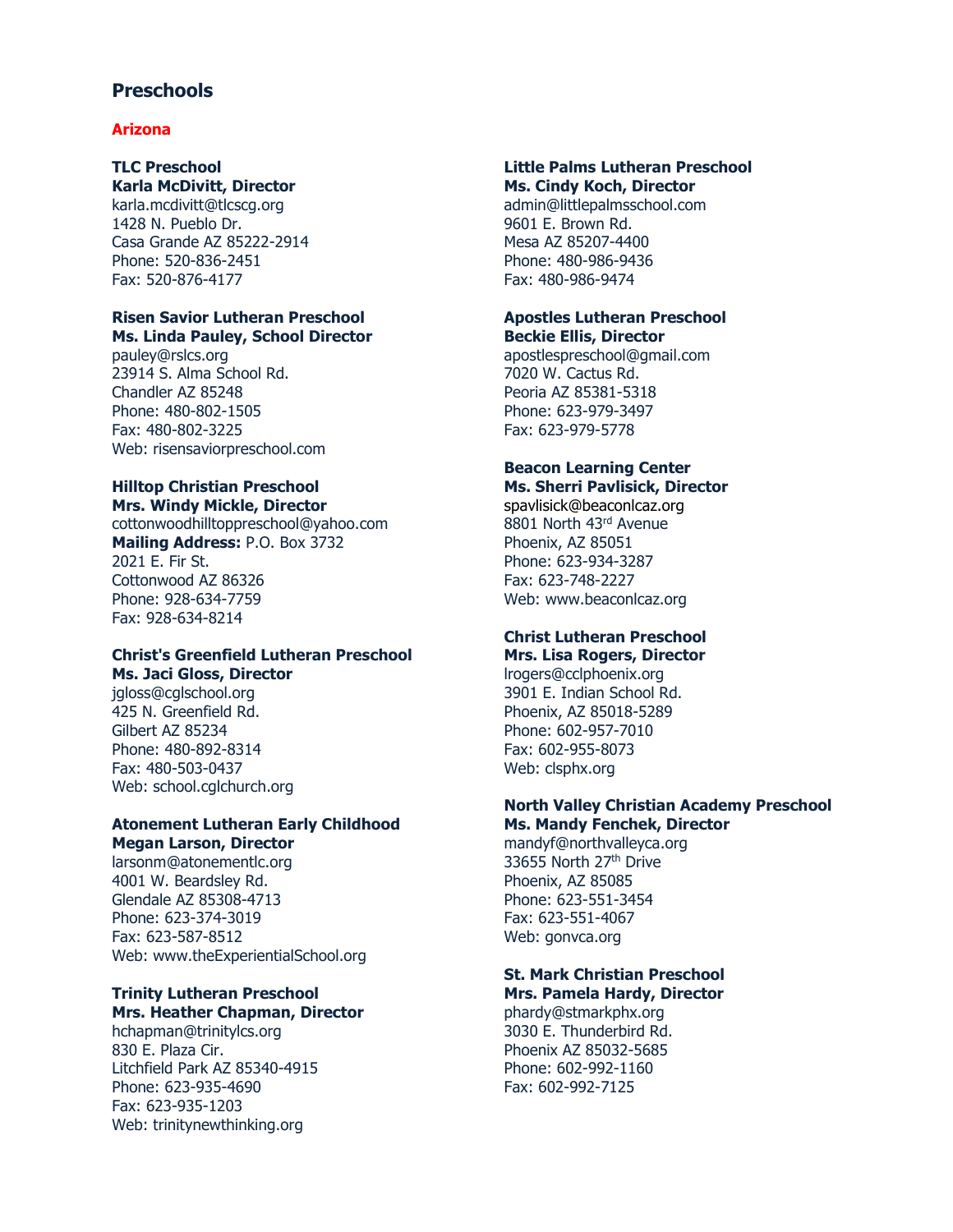#### **God's World Christian Preschool & Childcare Ms. Renee Meeks, Director**

gods.worldtlc@ymail.com 3950 N. Valorie Dr. Prescott Valley AZ 86314-8234 Phone: 928-772-0460

## **Desert Foothills Lutheran Preschool Mrs. Martha Betcher, Director**

preschool@dflc.org 29305 N. Scottsdale Rd. Scottsdale AZ 85266 Phone: 480-585-8007 Fax: 480-502-9427 Web: dflc.org

# **Shepherd of the Desert Lutheran ECE Center**

# **Mrs. Debbie Osman, Director**

dosman@sotdaz.org 9400 E Mountain View Rd. Scottsdale AZ 85258 Phone: 480-860-0488 Fax: 480-860-4152 Web: sotdaz.org

# **Precious Stones Preschool Gioia Quisumbring, Director**

gioia@preciousstonespreschool.com 390 Dry Creek Rd. Sedona AZ 86336-4332 Phone: 928-282-4091 Fax: 928-282-5660

#### **Word of Life Christian Preschool Ericca Dunn, Director**

director@wolschool.org 17525 W. Bell Rd. Surprise, AZ 85374 Phone: 623-544-4608 Fax: 623-544-8964 Web: wolschool.org

# **Gethsemane Lutheran Preschool**

**Ms. Caitlin Brooks, Director** cbrooks@glstempe.net **Ms. Claire Fugit, Administrator** cfugit@glstempe.net 1035 E. Guadalupe Rd. Tempe AZ 85283-3091 Phone: 480-839-0906 Fax: 480-839-8876 Web: www.glstempe.com

#### **Ascension Lutheran Preschool (EN) Ms. Eva Clonts, Director**

e.clonts@alcs-az.org 1220 W. Magee Road Tucson AZ 85704 Phone: 520-742-6229 Fax: 520-742-4781

# **Faith Lutheran Preschool (EN) Ms. Esther Nicholas, Director**

esther.nicholas@faith-lutheran.org 3925 E. 5th St. Tucson, AZ 85711-1987 Phone: 520-881-0670 Fax: 520-325-5625

# **Christ Lutheran Vail Early Care and Education Creation Preschool and Parent's Day Out**

**Mrs. Jennifer Hook, Director** children@christlutheranvail.org 14600 E. Colossal Cave Road Vail, AZ 85641 Phone: 520-468-7075 Fax: 520-844-1092 Web: www.christlutheranvail.org

### **Yuma Lutheran Preschool Mrs. Angie Schiller, Director**

aschiller@yumalutheranschool.org 2555 S. Engler Ave. Yuma AZ 85365-3298 Phone: 928-726-8410 Fax: 928-726-5330

# **California**

# **Emmaus Lutheran Preschool Mrs. Susan Rodriguez, Director**

srodriguez@emmausalhambra.org 840 S. Almansor Alhambra CA 91801-4599 Phone: 626-289-3664 Ext. 120 Fax: 626-576-0476 Web: www.emmanusalhambra.org

### **Hephatha Lutheran Preschool Mrs. Susana Anderson, Director**

sanderson@hephatha.net 5900 E. Santa Ana Canyon Rd. Anaheim, CA 92807-3280 Phone: 714-637-0887 Fax: 714-637-0872 Web: www.hephatha.net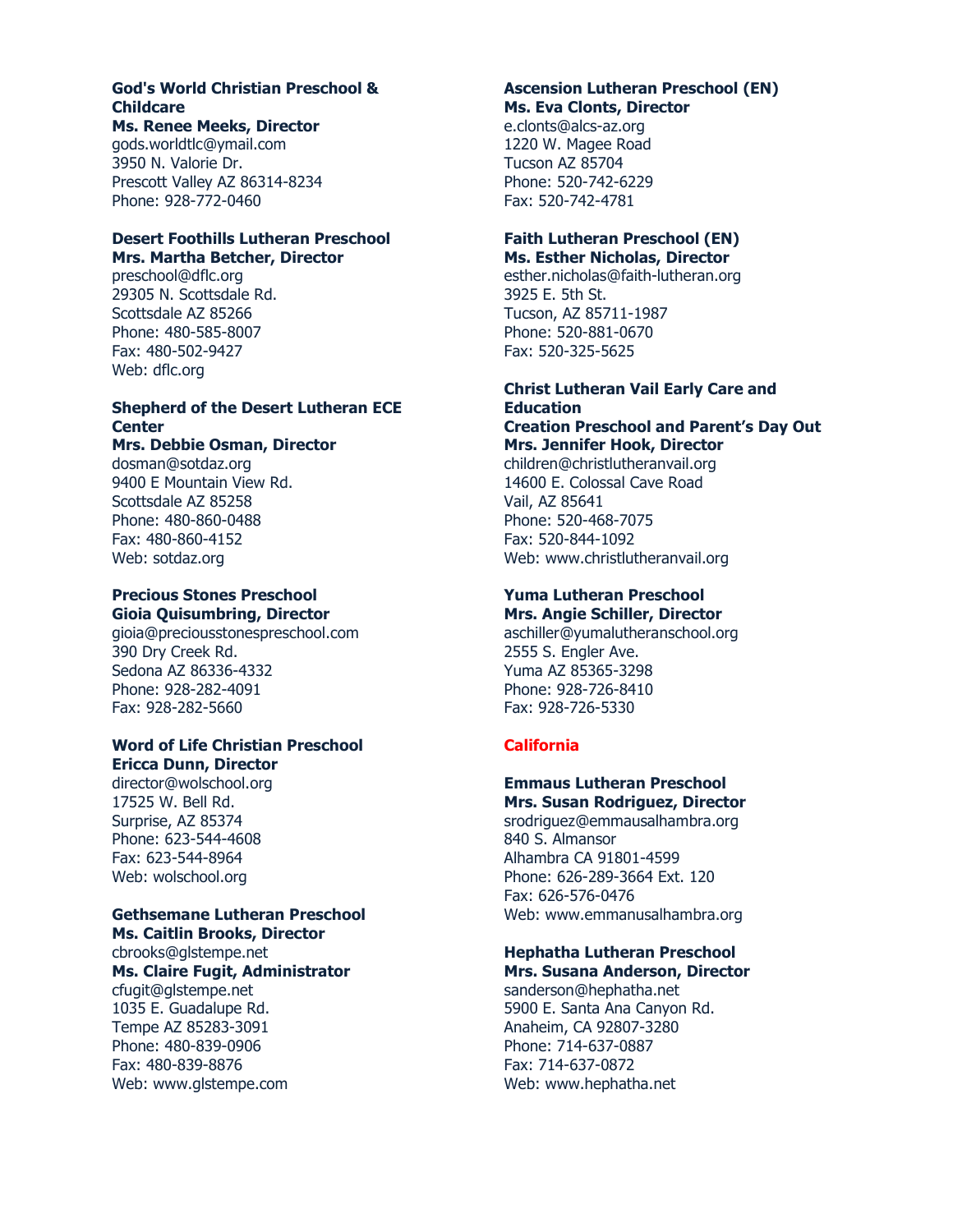# **Prince of Peace Lutheran Preschool Mrs. Maria Milla, Director**

mmilla@princeofpeaceanaheim.org 1421 W. Ball Rd. Anaheim CA 92802-1799 Phone: 714-774-0993 Fax: 714-774-0183 Web: www.princeofpeaceanaheim.org

#### **Zion Lutheran ECE Center Mrs. Lori Knapp, Director**

lknapp@zionanaheim.org 222 N. East St. Anaheim CA 92805-3317 Phone: 714-535-1172 Ext. 3 Fax: 714-254-7200

### **Concordia Christian Preschool Mrs. Debbie Barajas, Director**

concordiaschoolbarstow@gmail.com 420 Ave. E Barstow CA 92311-2613 Phone: 760-256-8979 Fax: 760-256-5455

#### **Grace Lutheran Preschool Ms. Beth Rico, Director**

preschool.glps@gmail.com 711 N. Fowler St. Bishop CA 93514-2617 Phone: 760-873-8818

#### **Christ Lutheran Preschool Mrs. Susan Ilten, Director**

silten@christbrea.com **Ms. Cindy DiLullo, Director** cdilullo@christbrea.com 820 W. Imperial Hwy. Brea, CA 92821 Phone: 714-529-0892 Web: www.christbrea.com

# **Peace Lutheran Preschool Ms. Rachael Ylizaliturri, Director**

preschool@peacecamarillo.com 71 Loma Dr. Camarillo CA 93010-2315 Phone: 805-987-1613 Fax: 805-482-6044 Web: www.peacecamarillo.com/preschool.html

#### **Redeemer by the Sea Lutheran Preschool Ms. Darjene' Graham, Director**

missdee@redeemerbythesea.org 6604 Black Rail Rd. Carlsbad, CA 92011-2603 Phone: 760-431-8293 Fax: 760-431-8990 Web: redeemerkp.com

## **Concordia Lutheran Preschool Mrs. Susan Jennings, Director**

sjennings@concordia.org 13633 - 183rd St. Cerritos CA 90703-8940 Phone: 562-926-2491 Ext. 104 Fax: 562-407-0610 Web: www.concordia.org

### **Loving Savior Lutheran Preschool Ms. Thalia Duran, Director**

tduran@lovingsavior.org 14816 Peyton Dr. Chino Hills CA 91709-2073 Phone: 909-597-2358 Fax: 909-597-5739 Web: www.lovingsavior.org

#### **Concordia Preschool and Childcare Michelle Schmidt, Director**

michellers13711@gmail.com 1695 Discovery Falls Drive Chula Vista CA 91915 Phone: 619-656-8100 Fax: 619-656-8108

# **Victory Christian Academy**

**Ms. Alicia Tripoli, Director** alicia.tripoli@victorysouthbay.org 810 Buena Vista Way Chula Vista CA 91910-6853 Phone: 619-262-4444 Fax: 619-872-0974 Web: www.PilgrimCV.org

#### **Grace Lutheran Preschool Mrs. Lisa Hatton, Director**

gracelutherancorona@gmail.com 1114 W. Ontario Avenue Corona CA 92882 Phone: 951-737-2187 Fax: 951-737-1750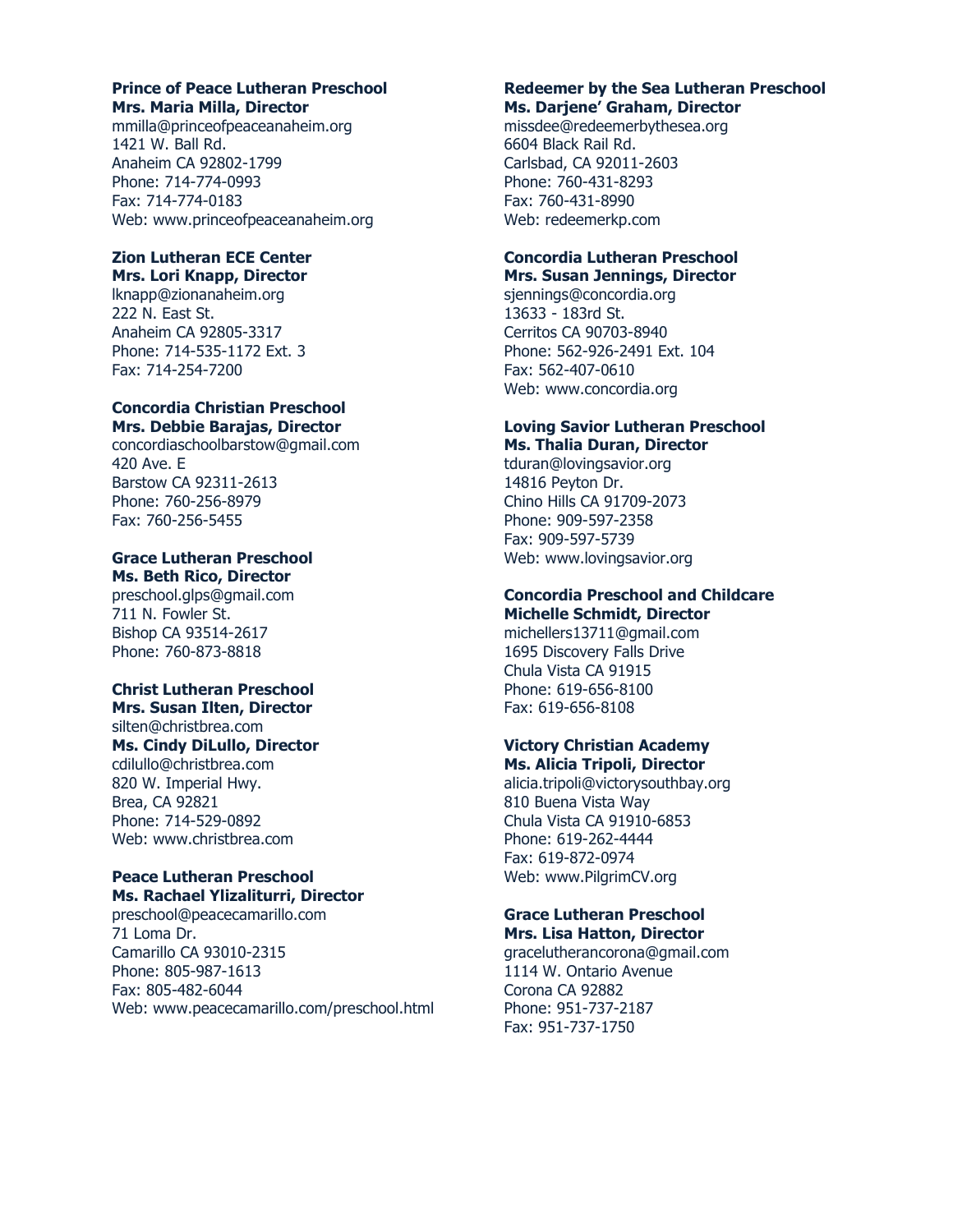#### **Christ Lutheran Preschool Mrs. Kristi Flohra, Director**

Mrs.Flohra@christcm.org 760 Victoria St. Costa Mesa CA 92627-2999 Phone: 949-631-1639 Fax: 949-631-6224

# **Mt. Calvary Lutheran Preschool Ms. Georgette Delgado, Director**

georgette.delgado@mcldb.org 23300 E. Golden Springs Dr. Diamond Bar CA 91765-2001 Phone: 909-861-2740 Fax: 909-861-5481

# **First Lutheran Preschool/Kindergarten (EN)**

### **Ms. Mona Van Deweghe, Director**

preschool@youhaveaplace.com 867 S. Lincoln Ave. El Cajon CA 92020-6424 Phone: 619-444-0559 Fax: 619-444-9892

# **St. John's Lutheran Child Development Center**

# **Josie Meade, Director**

josie@stjohnspreschooles.org 1611 E. Sycamore Ave. El Segundo CA 90245-3331 Phone: 310-615-0211 Fax: 424-290-3024 Web: www.stjohnspreschooles.com

# **St. Mark Lutheran Preschool**

**Ms. Anne Lewis, Director** anne@stmarkpreschool.org 556 S. El Camino Real Encinitas, CA 92024-5131 Phone: 760-231-1917 Fax: 760-274-2479

# **Community Lutheran Preschool Ms. Deanna Gustine, Director**

dgustine@clcfamily.org 3575 E. Valley Pkwy. Escondido CA 92027-5227 Phone: 760-739-8649 Fax: 760-739-8655 Web: www.clcfamily.org

#### **Grace Lutheran Preschool Ms. Ronae Cherkin, Director**

rcherkin@gracelcms.net 643 W. 13th Ave. Escondido CA 92025-5696 Phone: 760-747-3029 Fax: 760-745-1612

# **Zion Christian Preschool**

**Mrs. Mary Ann Craven, Director**  mcraven@zlcs.org

**Ms. Mary Munoz, Assistant Director** mary.munoz8@gmail.com 1405 E. Fallbrook St. Fallbrook CA 92028 Phone: 760-723-3500 Fax: 760-723-3951

#### **Friends in Christ Lutheran Preschool & Kindergarten Ms. Chris Williams, Director**

LittleFriendsinChrist@gmail.com 2311 E. Chapman Ave. Fullerton CA 92831-4290 Phone: 714-871-6641 Fax: 714-871-3132

#### **iRemnant Preschool Ms. Lydia Song, Director**

iremnantpreschool@gmail.com 1521 W. Orangethorpe Avenue Fullerton CA 92833 Phone: 714-992-5008 Fax: 714-526-9182

#### **Hope Lutheran Preschool Ms. Ellen Head, Director**

preschool@hopeglendora.org 1041 E. Foothill Blvd. Glendora CA 91741-3699 Phone: 626-335-5315 Ext. 2 Fax: 626-852-0836 Web: www.hopeglendora.org

#### **Good Shepherd Lutheran Preschool Ms. Susan Huthsing, Director**

shuthsing@hotmail.com 380 N. Fairview Ave. Goleta CA 93117-2299 Phone: 805-967-6101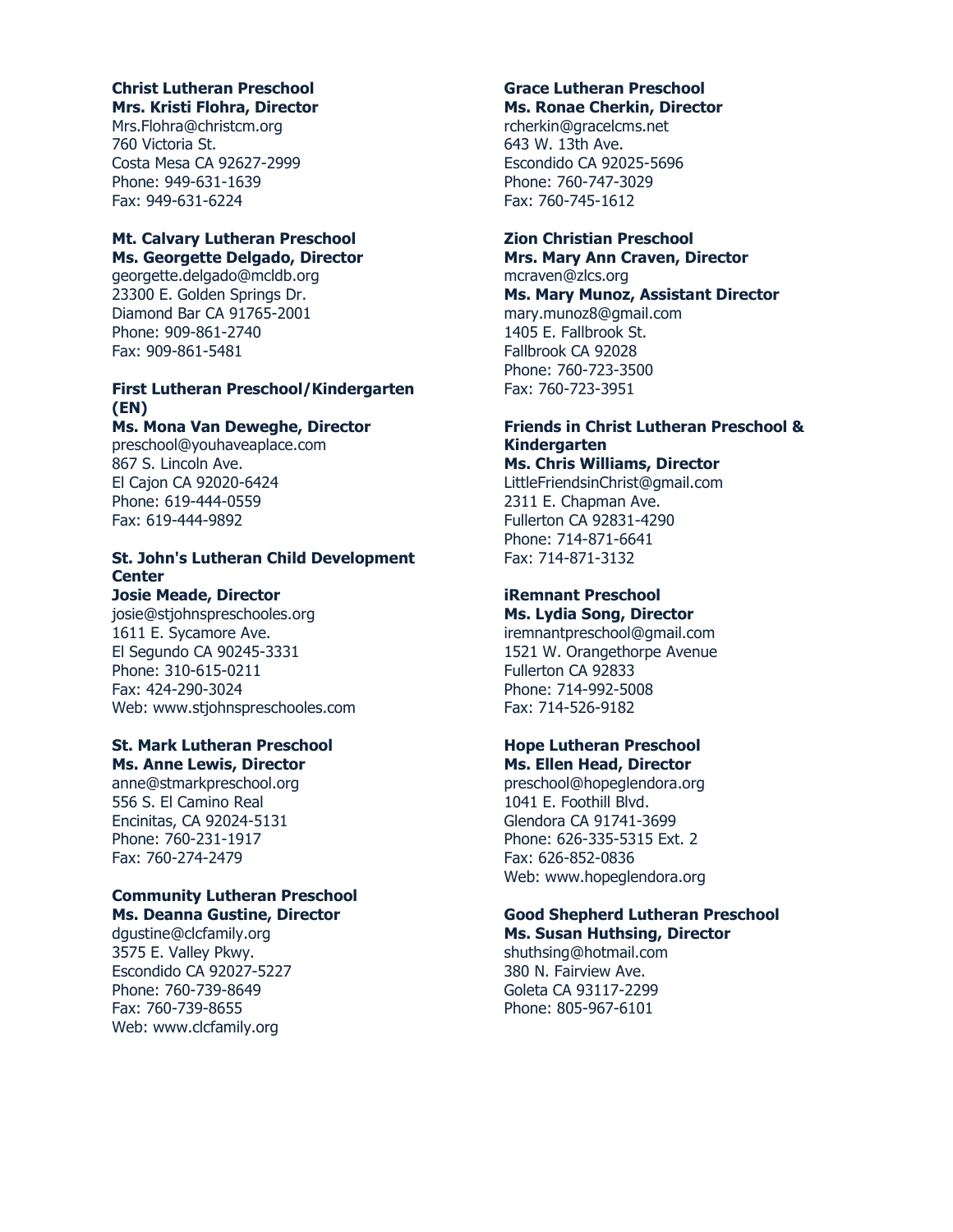## **Concordia Preschool Mrs. Gail Shipp, Director**

gail.shipp@concordiaschoolsla.org 16603 San Fernando Mission Blvd. Granada Hills CA 91344-4288 Phone: 818-368-0892 Fax: 818-831-9222

# **Holy Trinity Lutheran Preschool Mrs. Sophia Garcia, Director**

sgarciahtlps@gmail.com 15710 Newton St. Hacienda Heights CA 91745-4143 Phone: 626-961-2070 Fax: 626-333-6468

# **Prince of Peace Lutheran Preschool Mrs. Carolyn Williams, Co-Director Ms. Lilah Wheeler, Co-Director**

popschool2014@hotmail.com 710 N. Sanderson Hemet CA 92545 Phone: 951-925-9798 Fax: 951-766-6779

# **St. John's Lutheran Early Childhood Center Mrs. Nancy Bellamy, Co-Director**

nbellamy@stjohnshemet.org **Mrs. Stephanie Lynch, Co-Director** slynch@stjohnshemet.org 26410 Columbia Ave. Hemet CA 92544-6299 Phone: 951-652-5984 Ext. 233 Fax: 951-925-6136

## **Child of Faith Early Learning Center Ms. Callie Paesano, Director**

childoffaith@faithhb.org 8200 Ellis Ave. Huntington Beach CA 92646-1839 Phone: 714-962-1864 Fax: 714-378-4537

#### **Redeemer Lutheran Preschool Mrs. Lauren Heckman, Director**

preschool.director@redeemer-lutheran.net 16351 Springdale St. Huntington Beach CA 92649-2773 Phone: 714-840-7117 Fax: 714-840-2679

## **St. James Lutheran Preschool/Kindergarten Mrs. Brenda Rollison, Director**

school@stjamesib.org 866 Imperial Beach Blvd. Imperial Beach CA 91932 Phone: 619-423-8648 Fax: 619-424-5129

## **Light of Christ Lutheran Preschool Mrs. Sheryl Grobelch, Director**

sgrobelch@locirvine.com 18182 Culver Dr. Irvine CA 92612-2702 Phone: 949-786-3997 Fax: 949-786-7186

### **Christ Lutheran Early Childhood Center Mrs. Margaret Payne, Director**

mpayne@lutheranschool.org 7929 La Mesa Blvd. La Mesa CA 91941-5029 Phone: 619-462-5211 Ext. 106 Fax: 619-462-5275

# **Mt. Calvary Lutheran Preschool Mrs. Rita Mancini, Director**

coreyvinnie@yahoo.com PO box 3335 Lake Arrowhead CA 92352 Phone: 909-337-7750 Fax: 909-336-5118

# **Abiding Savior Lutheran Preschool Mrs. Pamela Howard, Director**

phoward@abidingsavior.com 23262 El Toro Rd. Lake Forest CA 92630-4898 Phone: 949-837-4292 Fax: 949-830-6783 Web: www.abidingsavior.com

### **Grace's Little Lambs Preschool Mr. David Ingwersen, Principal**

principal@gracelancaster.org 856 W. Newgrove St. Lancaster CA 93534-3092 Phone: 661-948-1018 Fax: 661-948-2731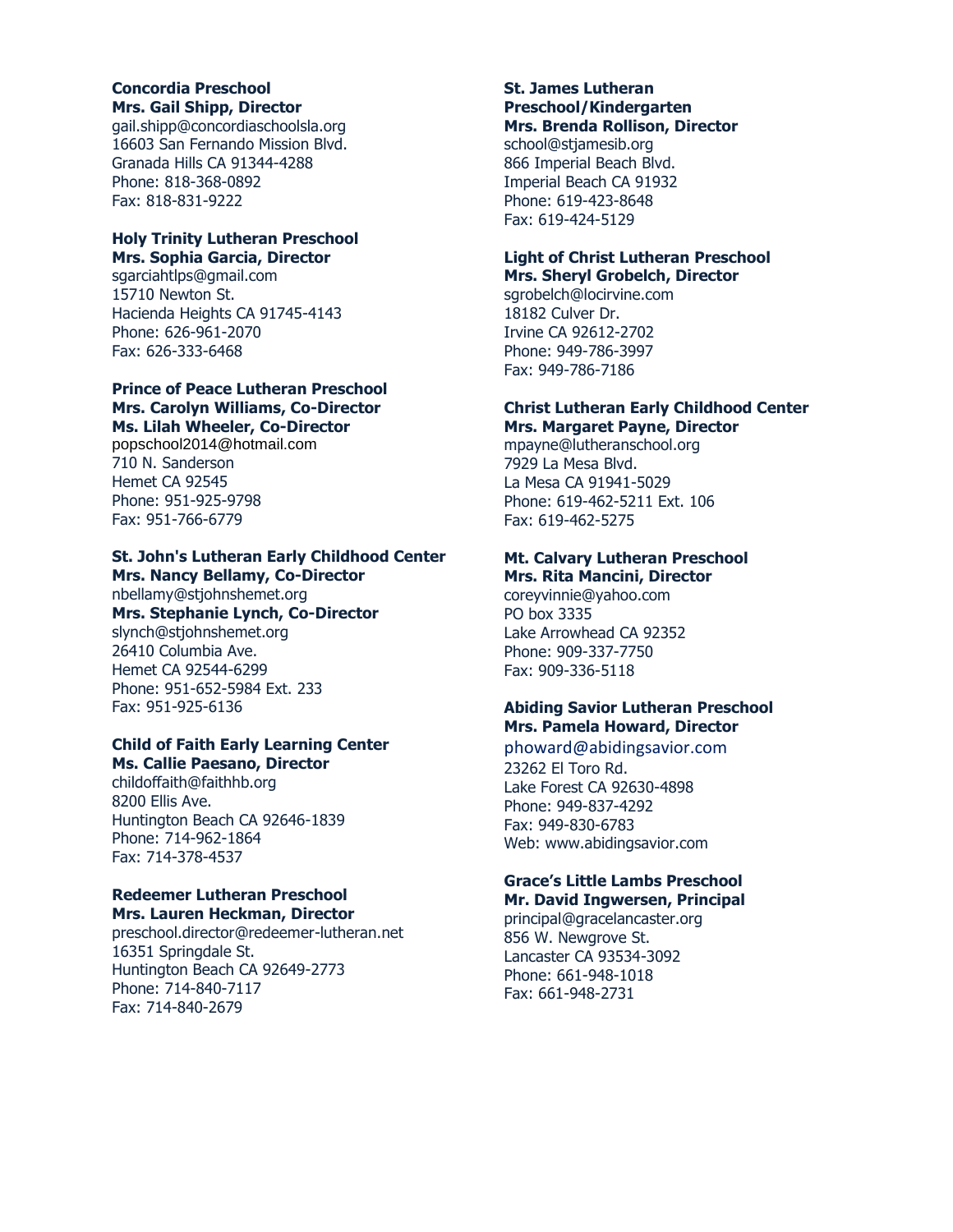#### **Bethany Lutheran Preschool Mrs. Mary Wolfinbarger, Director**

mwolfinbarger@bethanylutheran.org 4644 Clark Ave. Long Beach CA 90808-1298 Phone: 562-429-7335 Fax: 562-429-1693 Web: www.bethanylutheran.org

## **St. Paul's Lutheran Preschool (EN) Nancy Bachman, Director**

preschool@stpaulslb.org 2285 Palo Verde Ave. Long Beach CA 90815-2399 Phone: 562-598-4729 Fax: 562-598-5629

#### **Mammoth Lakes Lutheran Preschool Alexis Van Veen, Director**

alexisvanveen@outlook.com 379 Old Mammoth Road Mammoth Lakes, CA 93546 P.O. Box 7218 Phone: 760-934-4051

# **First Lutheran Circle of Love Preschool**

**Mrs. Nancy Durkovic, Director**  ndurkovic@first-lutheran.com 1100 N. Poinsettia Ave. Manhattan Beach CA 90266-4918 Phone: 310-545-5653 Fax: 310-545-2318

### **First Lutheran Preschool Ms. Joana Afuang, Director**

flprem@gmail.com 1227 S. Magnolia Ave. Monrovia CA 91016-4021 Phone: 626-303-3950 Fax: 626-357-8296

### **St. John's Lutheran Preschool Ms. Lorena Bessman, Director**

StJohnsLutheranPreschool1913@gmail.com 425 N. 18th St. Montebello CA 90640-3940 Phone: 323-722-9885 Fax: 323-721-3910

# **Shepherd of the Valley Preschool & Kindergarten**

**Ms. Linda Williamson, Director**  psdirector@shepherdofthevalley.net 11650 Perris Blvd. Moreno Valley CA 92557-6536 Phone: 951-924-3422 Fax: 951-243-1834

#### **Promise Lutheran Preschool Ms. Jami Madrid, Director**

jami@promise.family 25664 Madison Ave. Murrieta, CA 92562 Phone: 951-600-8201 Fax: 951-698-8332

## **Christ the King Lutheran Preschool Mrs. Cari Ann Fox, Director**

ctkkids@ctknp.com 3947 W. Kimber Dr. Newbury Park CA 91320-4829 Phone: 805-499-7022 Fax: 805-498-9798 Web: www.ctkpreschoolnp.com **Trinity Christian Preschool Ms. Debbie Torres, Director** torres.debbie@yahoo.com 11609 Studebaker Rd. Norwalk CA 90650

Phone: 562-864-2319 Fax: 562-864-1761

# **Redeemer Lutheran Preschool**

**Ms. Jan Benham, Director**  jbenham@redeemer4me.com 920 W. Sixth St. Ontario CA 91762-1299 Phone: 909-986-6185 Fax: 909-986-0757

## **Immanuel Lutheran Preschool Mrs. Kristine Rohm, Director**

krohm@immanuelorange.org 147 S. Pine St. Orange CA 92866 Phone: 714-538-2374 Fax: 714-538-7952

## **Salem Lutheran Preschool Mrs. Kathy Vickers, Director**

kvickers@salemorange.com 6411 E. Frank Ln. Orange CA 92869 Phone: 714-639-1946 Fax: 714-639-6484

# **St. John's Lamb's Lot Preschool Mrs. Emily Martinez, Director**

emartinez@stjohnsorange.org 154 S. Shaffer St. Orange CA 92866 Phone: 714-288-4409 Fax: 714-997-1885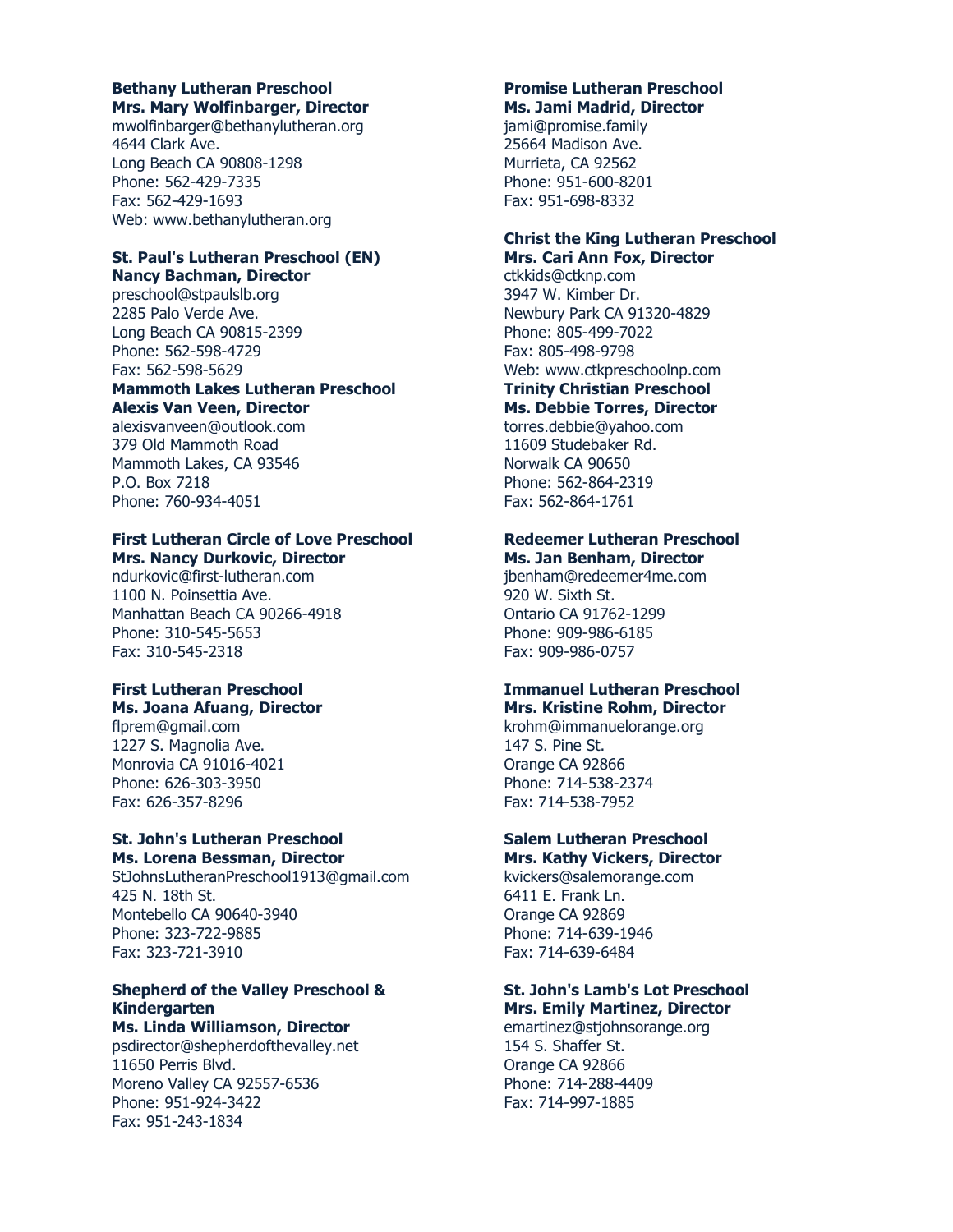# **St. Paul's Early Childhood Dev. Center Mrs. Esther Jow, Director**

esther.jow@splsorange.org 1250 E. Heim Ave. Orange CA 92865-2921 Phone: 714-637-2416 Fax: 714-637-1963 Web: www.stpaulsorange.org

#### **Mt. Olive Lutheran Preschool Mrs. Tina Higley, Director**

mtolive\_th@cox.net 14280 Poway Rd. Poway CA 92064-4929 Phone: 858-679-8169 Fax: 858-679-8109 Web: www.mtolivepreschool.net

## **Ramona Lutheran Preschool Ms. Deb Abeel, Director**

deb.abeel@rlscd.org 520 16th St. Ramona CA 92065-2622 Phone: 760-789-4804 Fax: 760-789-8110 Web: www.ramonalutheran.org

# **Christ Lutheran Preschool**

**Ms. Tammy Ruano, Co-Director** truano@clschool.org

# **Ms. Deanna Russo-Babajko, Co-Director**

drusso@clschool.org 28850 S. Western Ave. Rancho Palos Verdes CA 90275-0835 Phone: 310-831-8008 Fax: 310-831-0090

# **Mt. Olive Lutheran Preschool Ms. Jodi Caldwell, Director**

mtolivepreschool@aol.com 5975 Armaga Spring Rd. Rancho Palos Verdes CA 90275-4801 Phone: 310-377-8821 Fax: 310-377-8582

# **Christ the King Child Care Center Mrs. Christine Chernobieff, Director**

chris\_brents@yahoo.com 1505 S. Ford St. Redlands CA 92373-7128 Phone: 909-793-8722 Fax: 909-793-5962

### **Immanuel Lutheran Preschool Trona Tiner, Director**

tmtiner@yahoo.com 5545 Alessandro Blvd. Riverside CA 92506-3596 Phone: 951-682-4211 Fax: 951-682-9403

# **Mt. Calvary "Kids Corner" Ms. Vickey England, Director**

mtcalvarykidscorner@gmail.com PO Box 3558 Running Springs CA 92382 Phone: 909-867-7228 Fax: 909-867-7228

# **Christ the Cornerstone Academy (Preschool)**

**Mrs. Quynhlien Nguyen, Director**  info@ctc-academy.org 9028 Westmore Rd.

San Diego CA 92126 Phone: 858-566-1741 Fax: 858-566-1965 Web: www.ctc-academy.org

#### **Grace Lutheran Preschool Ms. Rexanna Blas, Director**

rblas@gracesandiego.com Cell: 619-987-0181 3967 Park Blvd. San Diego CA 92103-3598 Phone: 619-299-2890 Fax: 619-295-4472 Web: www.gracesandiego.com

#### **St. Paul's Lutheran Preschool Mrs. Sharon Haar, Director**

shaar@stpaulspb.com 1376 Felspar St. San Diego CA 92109 Phone: 858-272-6282 Ext. 10 Fax: 858-272-4397

#### **Bethlehem Lutheran Preschool Miss Toni Ferrara, Director**

toni@bethlehemscv.com 27265 Luther Drive Santa Clarita, CA 91351-3711 Phone: 661-251-6027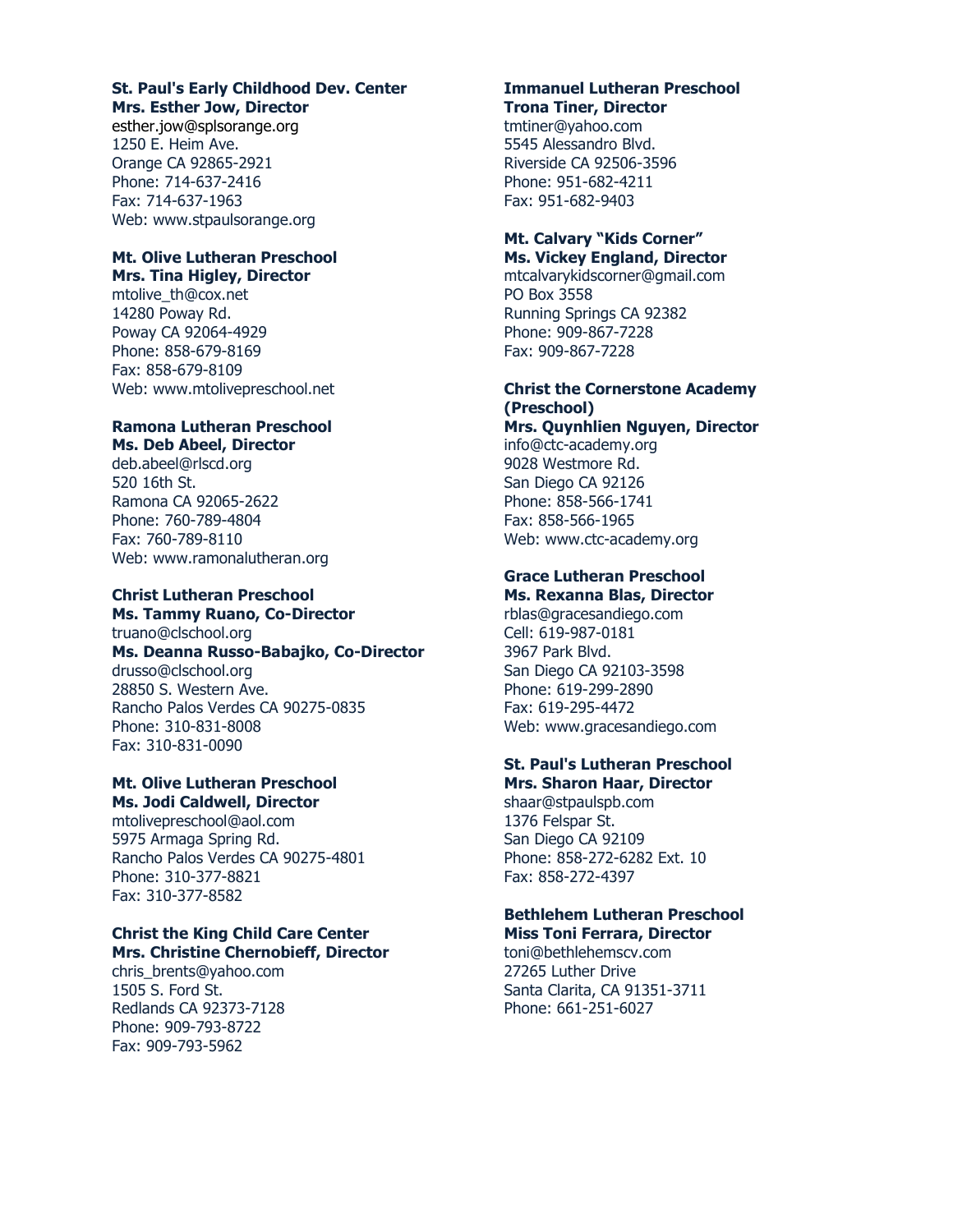# **Sherman Oaks Lutheran Children's Center (EN)**

## **Diane Nixon, Director**

sochildrenscenter@sbcglobal.net 14847 Dickens Street Sherman Oaks, CA 91403 Phone: 818-784-9480 Fax: 818-784-5736 Web: www.lutheranchildrenscenter.org

# **Trinity Lutheran Preschool**

**Mrs. Kerri Launer, Director** trinitypreschoolsimi@gmail.com 2949 Alamo St. Simi Valley CA 93063-2185 Phone: 805-526-5975 Fax: 805-526-4857

## **Good Shepherd Lutheran Preschool Ms. Kristen Arnecke, Director**

kristenarnecke@yahoo.com 329 S. Mill St. Tehachapi CA 93561-1623 Phone: 661-823-7740 Fax: 661-822-7435

## **Trinity Lutheran Preschool Ms. Kerry Kennedy, Director**

kkennedy@trinityisone.com 30470 Pauba Rd. Temecula CA 92592 Phone: 951-693-5524 Fax: 951-693-5224

## **First Lutheran Sonshine House Preschool Ms. Jill Vidal, Director**

jvsonshinehouse@yahoo.com 9141 E. Broadway Temple City CA 91780-2399 Phone: 626-285-3380 Fax: 626-285-8648

# **Ascension Lutheran Preschool Mrs. Tamara Simpson, Director**

preschool@ascensiontorrance.org 17910 S. Prairie Ave. Torrance CA 90504 Phone: 310-214-3905 Fax: 310-214-4657 Web: www.ascensiontorrance.org

#### **Zion Lutheran Preschool Mrs. M'Less Tripple, Director**

preschool@zionvv.org 15342 Jeraldo Dr. Victorville CA 92394-5527 Phone: 760-243-3074 Fax: 760-245-5945

# **Children of Our Savior Lutheran Preschool Ms. Beverly Charsha, Director**

childrenofoursavior@gmail.com 6705 W. 77th St. Westchester CA 90045 Phone: 310-215-3166 Fax: 310-649-5440

#### **Faith Lutheran Preschool Ms. Melodee Walder, Director**

Mzmel80@aol.com 9920 S. Mills Ave. Whittier CA 90604-1097 Phone: 562-941-0245 Fax: 562-941-4451

# **Our Redeemer Lutheran Preschool**

**Ms. Gen Ada-Atilon, Director**  school@our-redeemer.org 8520 Winnetka Ave. Winnetka CA 91306-1124 Phone: 818-700-0390 Fax: 818-772-2788 Web: www.our-redeemerschool.org

# **Nevada**

# **Christ Lutheran Little Lambs Ministry**

**Mrs. Jessica Stetson, Director** littlelambsbcnv@gmail.com 1401 5th St. Boulder City NV 89005-2301 Phone: 702-293-4332 Fax: 702-293-3221

#### **Faith Lutheran Preschool Ms. Tonia Tate, Director**

Tonia.tate@faithlasvegas.org 10405 Griffith Peak Drive Las Vegas NV 89135 Phone: 702-921-2727 Fax: 702-921-2720

## **First Good Shepherd Lutheran Preschool Ms. Deborah Simkins, Director**

dsimkins@fgslc.org 323 S. 13th St. Las Vegas NV 89101 Phone: 702-366-1245